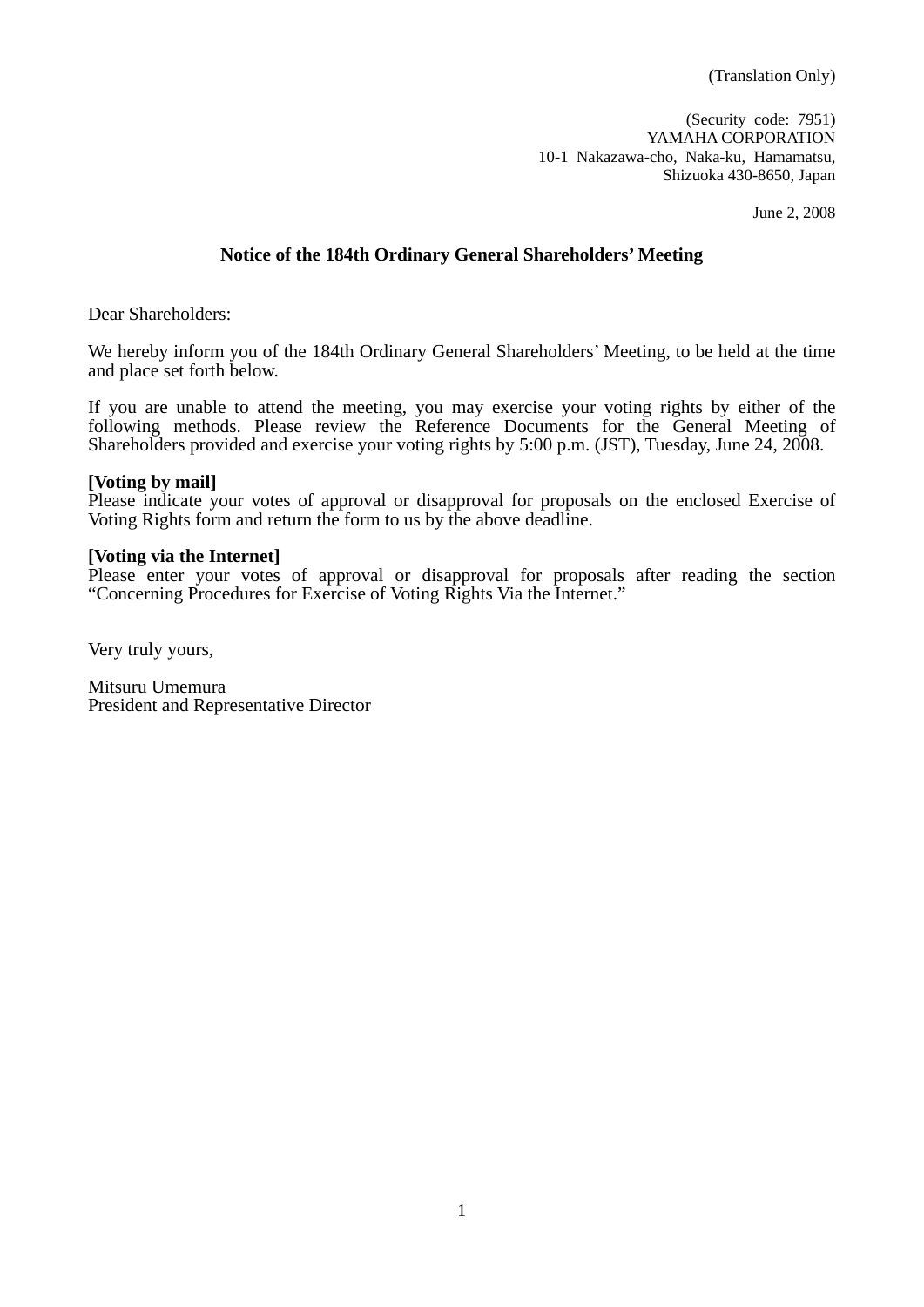## **The 184th Ordinary General Shareholders' Meeting**

1. Date and time: Wednesday, June 25, 2008 at 10:00 a.m.

2. Location: First floor of Building No. 18

10-1 Nakazawa-cho, Naka-ku, Hamamatsu,

Shizuoka, Japan

(Please refer to map in Japanese original)

3. Agenda of the meeting

Matters to be reported:

- 1. The Business Report, the Consolidated Financial Statements, and the Audit Reports of the Consolidated Financial Statements by the Independent Auditor and the Board of Corporate Auditors, for the 184th Fiscal Year (from April 1, 2007 through March 31, 2008).
- 2. The Non-consolidated Financial Statements for the 184th Fiscal Year (from April 1, 2007 through March 31, 2008)

Matters to be resolved:

- Proposal 1 Appropriation of Surplus
- Proposal 2 Election of Nine Directors
- Proposal 3 Election of One Corporate Auditor
- Proposal 4 Payment of Bonuses to Directors and Corporate Auditors
- 4. Predetermined terms of the convening
- (1) If you do not indicate your vote of approval or disapproval for any proposal on the Exercise of Voting Rights form, you will be deemed to have approved that proposal.
- (2) Handling of voting several times
	- 1) When voting rights are exercised more than once via the Internet, the vote that arrives the latest will be deemed the valid one.
	- 2) When a shareholder exercises voting rights via the Internet and by the Exercise of Voting Rights form, the vote via the Internet will be deemed the valid one.
- (3) When a shareholder exercises voting rights by proxy at the meeting, the shareholder may appoint one shareholder with voting rights to act as his or her proxy. If you wish to exercise your voting rights by proxy at the meeting, please submit to the Company your Exercise of Voting Rights form together with a document evidencing the Proxy's power of representation for the meeting.

Notes 1. For those attending, please present the enclosed Exercise of Voting Rights form at the reception desk on arrival at the meeting.

<sup>2.</sup> If the Reference Documents for the General Meeting of Shareholders and the Attached Documents are amended, the amended items will be announced on our Internet website (http://www.yamaha.co.jp).

<sup>3.</sup> This document has been translated from the Japanese original for reference purposes only.

In the event of any discrepancy between this translated document and the Japanese original, the original shall prevail.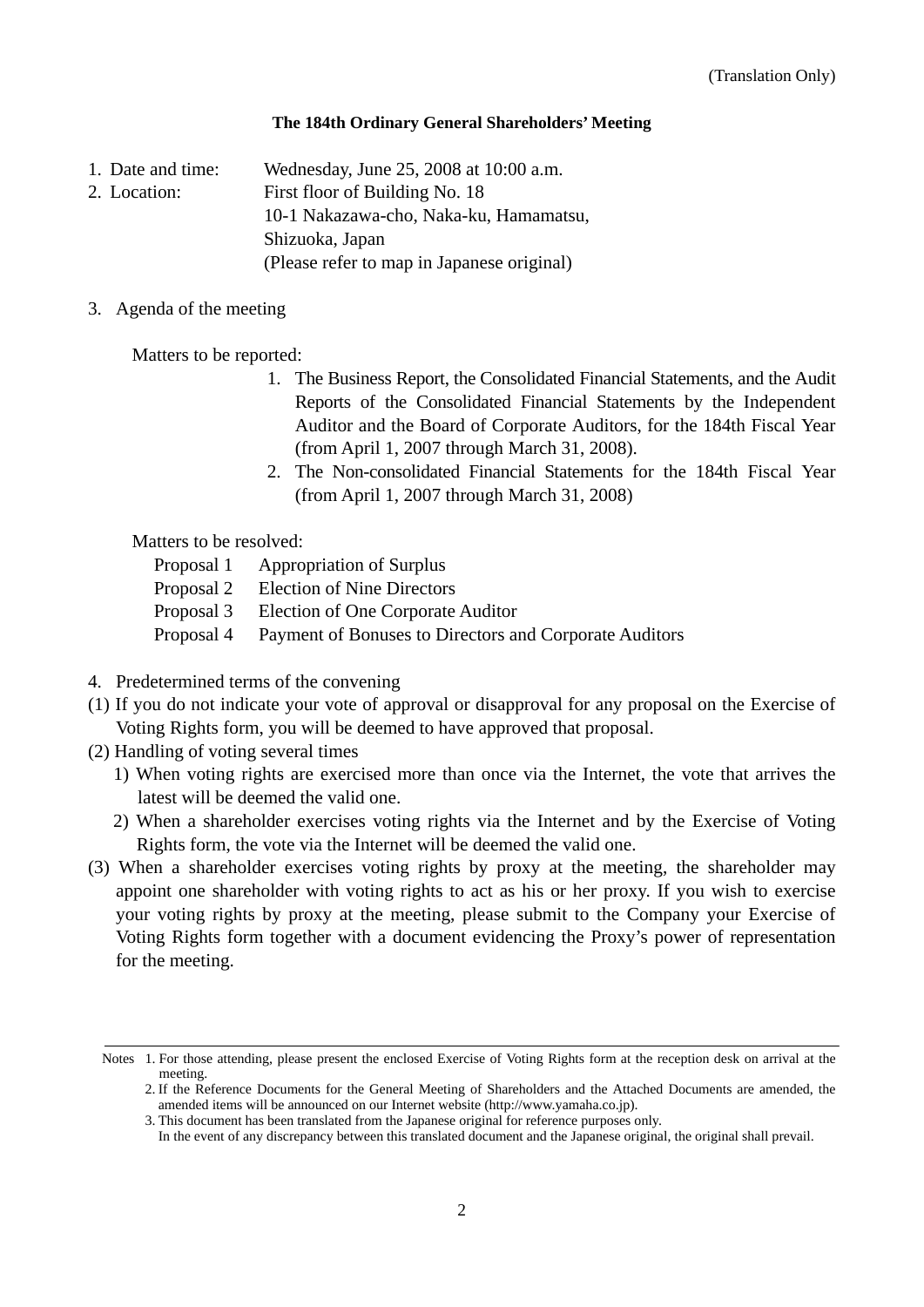# **Reference Documents for the General Meeting of Shareholders**

## **Proposals and Reference Information**

**Proposal 1** –Appropriation of Surplus

We will propose the appropriation of surplus as follows.

Taking into account the improvement of consolidated return on equity, and based on the level of the medium-term consolidated profits, the Company is adopting a basic policy of ensuring appropriate internal reserves in order to strengthen its operating base, such as R&D, sales investments, and capital investments, and of paying dividends that more closely reflect the consolidated operating results than ever before.

1. Year-end dividend

We will propose the payment of a year-end dividend for the 184th fiscal year as follows.

(1) Allotment of assets for dividends to shareholders and the total amount of dividends

We will propose the payment of 25.00 yen per share of common stock, consisting of an ordinary dividend of 15.00 yen (an increase of 2.50 yen) per share and a special dividend of 10.00 yen per share.

In this case, the total amount of dividends will be 5,157,251,125 yen.

This annual dividend, combined with the interim dividend of 25.00 yen per share already paid (consisting of an ordinary dividend of 15.00 yen per share and a special dividend of 10.00 yen per share), amounts to 50.00 yen, an increase of 27.50 yen per share of common stock compared with the previous fiscal term.

Following the partial sale, in May 2007, of Yamaha Motor Co., Ltd. shares owned by the Company, we will propose to return to shareholders a portion of the proceeds from the sale as a special dividend over three fiscal terms, from the 184th to the 186th.

- (2) Effective date of distribution of surplus June 26, 2008
- 2. Appropriation of surplus
	- (1) Items to be increased and its amount General reserve 22,000 million yen
	- (2) Items to be decreased and its amount Earned surplus carried forward 22,000 million yen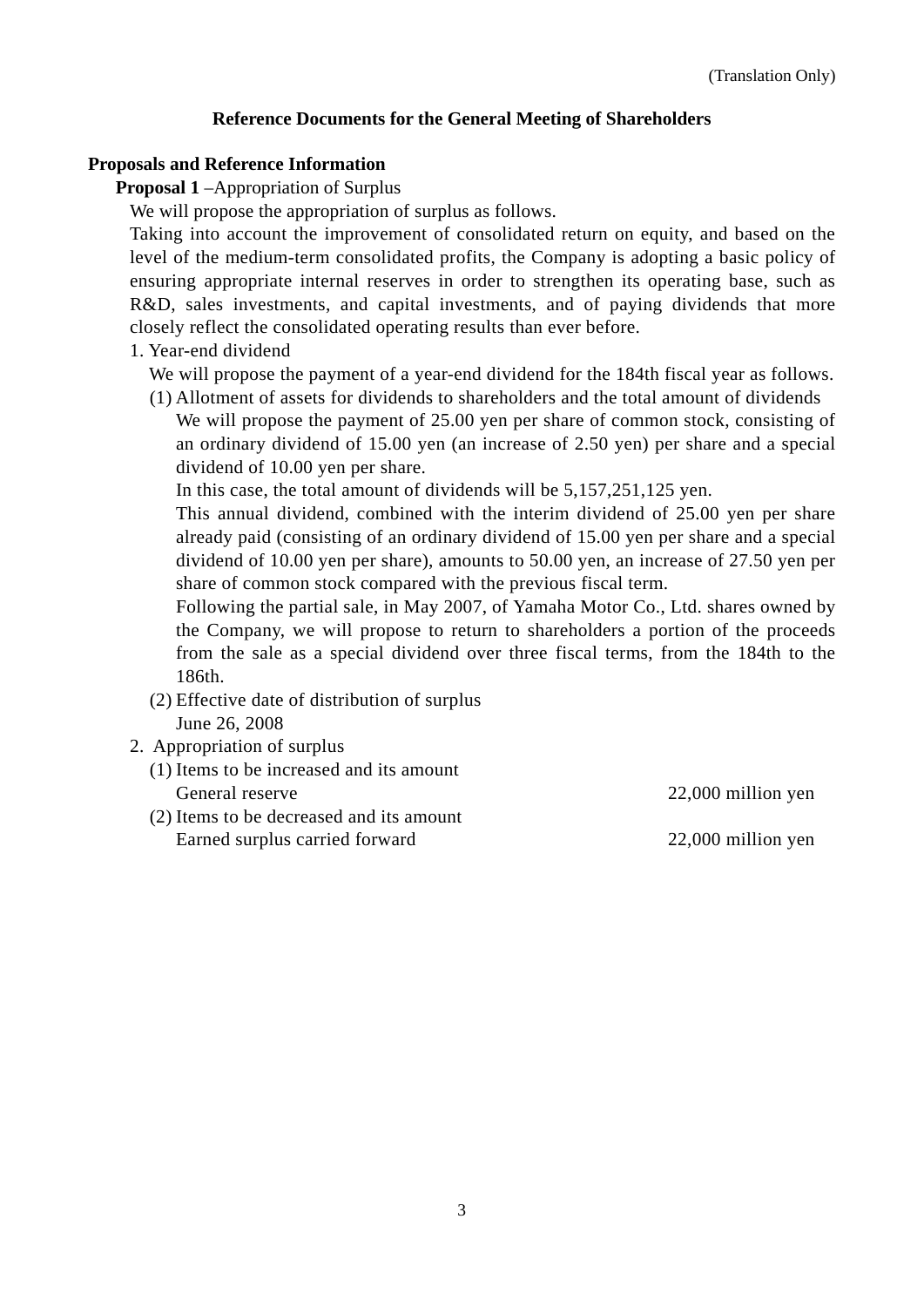# **Proposal 2** – Election of Nine Directors

All directors will complete their respective terms of office at the conclusion of this meeting. Accordingly, we shall propose the election of nine directors with one additional director in order to further improve the management structure.

| No.            | Name                               | Brief personal history; Position and charge of the Company<br>(Representative positions held at other companies, etc.) |                                                          | No. of the             |
|----------------|------------------------------------|------------------------------------------------------------------------------------------------------------------------|----------------------------------------------------------|------------------------|
|                | (Date of Birth)                    |                                                                                                                        |                                                          | Company shares<br>held |
|                |                                    | April 1965:                                                                                                            | <b>Entered the Company</b>                               |                        |
|                |                                    | July 1984:                                                                                                             | President and Director of Yamaha-Kemble                  |                        |
|                |                                    |                                                                                                                        | Music (U.K.) Ltd.                                        |                        |
|                |                                    | June 1988:                                                                                                             | Director of the Company                                  |                        |
|                |                                    | July 1993:                                                                                                             | <b>Managing Director</b>                                 |                        |
| $\mathbf{1}$   | Shuji Ito<br>(November 1, 1942)    | June 1997:                                                                                                             | Senior Managing and Representative                       | 44,188                 |
|                |                                    |                                                                                                                        | Director                                                 |                        |
|                |                                    | April 2000:                                                                                                            | President and Representative Director                    |                        |
|                |                                    | June 2007:                                                                                                             | <b>Chairman and Director</b>                             |                        |
|                |                                    |                                                                                                                        | (to the present)                                         |                        |
|                |                                    |                                                                                                                        | (Representative positions held at other companies, etc.) |                        |
|                |                                    | President of Yamaha Music Foundation                                                                                   |                                                          |                        |
|                |                                    | April 1975:                                                                                                            | <b>Entered the Company</b>                               |                        |
|                | Mitsuru Umemura<br>(March 6, 1951) | April 2000:                                                                                                            | President and Director of Yamaha                         |                        |
|                |                                    |                                                                                                                        | Corporation of America                                   |                        |
| $\overline{2}$ |                                    |                                                                                                                        | February 2001: Executive Officer of the Company          |                        |
|                |                                    | May 2003:                                                                                                              | <b>General Manager of Musical Instruments</b>            | 15,600                 |
|                |                                    |                                                                                                                        | Group                                                    |                        |
|                |                                    | June 2003:                                                                                                             | Senior Executive Officer                                 |                        |
|                |                                    | June 2006:                                                                                                             | <b>Managing Director</b>                                 |                        |
|                |                                    | June 2007:                                                                                                             | President and Representative Director                    |                        |
|                |                                    |                                                                                                                        | (to the present)                                         |                        |
|                | Hirokazu Kato<br>(March 8, 1944)   | April 1966:                                                                                                            | <b>Entered the Company</b>                               |                        |
|                |                                    | March 1996:                                                                                                            | <b>General Manager of Electronics</b>                    |                        |
|                |                                    |                                                                                                                        | <b>Development Center</b>                                |                        |
|                |                                    | June 1998:                                                                                                             | Director                                                 |                        |
|                |                                    | June 2003:                                                                                                             | <b>Managing Director</b>                                 |                        |
| 3              |                                    | June 2006:                                                                                                             | General Manager of Sound and IT                          | 10,900                 |
|                |                                    |                                                                                                                        | Business Group, Research and                             |                        |
|                |                                    |                                                                                                                        | Development Group (to the present)                       |                        |
|                |                                    | June 2007:                                                                                                             | Director and Senior Managing Executive                   |                        |
|                |                                    |                                                                                                                        | Officer                                                  |                        |
|                |                                    |                                                                                                                        | (to the present)                                         |                        |

The table below lists the nominees for those positions.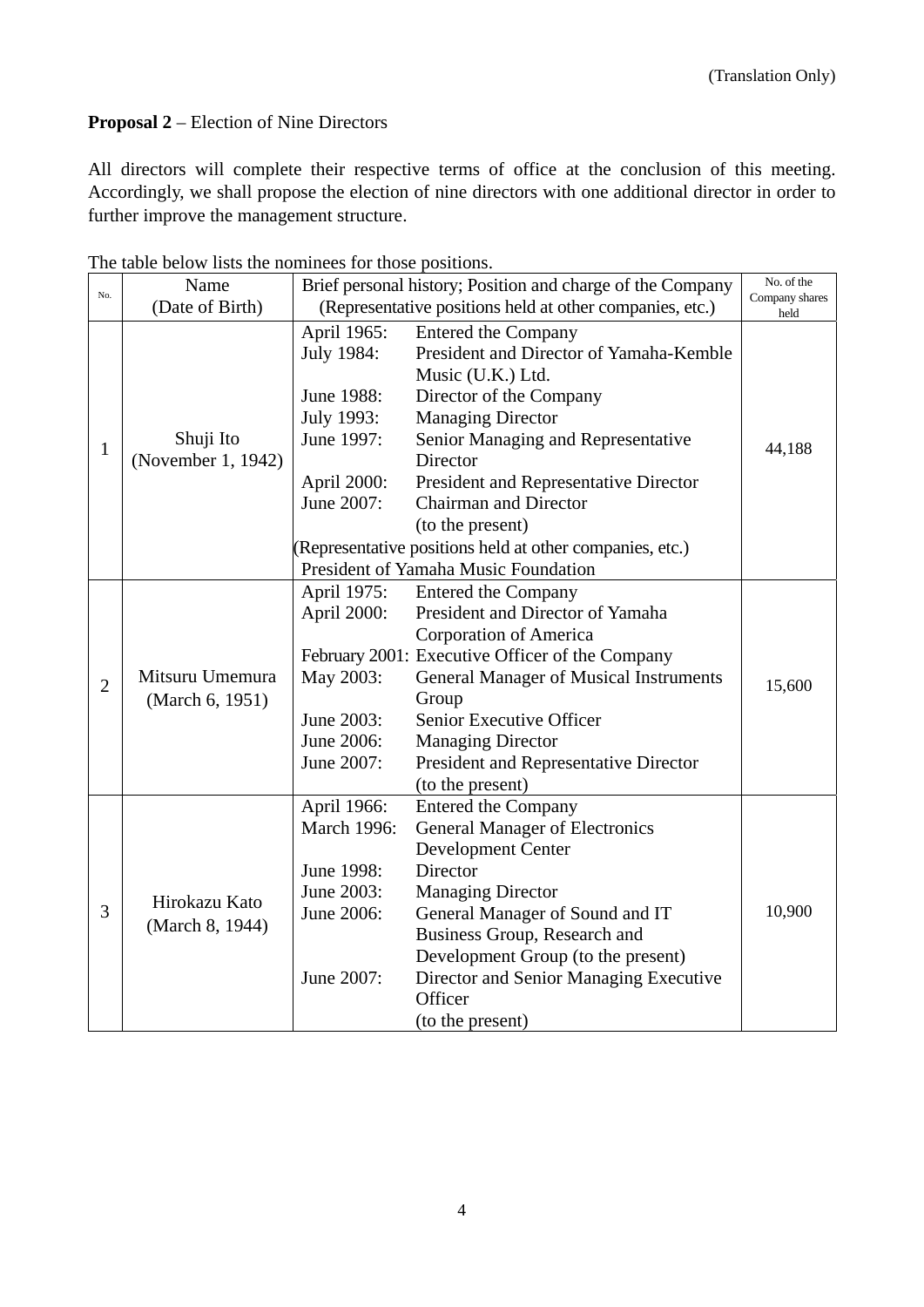|     | Name                               | Brief personal history; Position and charge of the Company |                                                                                   | No. of the             |
|-----|------------------------------------|------------------------------------------------------------|-----------------------------------------------------------------------------------|------------------------|
| No. | (Date of Birth)                    | (Representative positions held at other companies, etc.)   |                                                                                   | Company shares<br>held |
|     |                                    | April 1968:                                                | <b>Entered the Company</b>                                                        |                        |
|     |                                    | July 1999:                                                 | <b>General Manager of Corporate Planning</b>                                      |                        |
|     |                                    |                                                            | Division                                                                          |                        |
|     |                                    | June 2000:                                                 | Director                                                                          |                        |
|     | Tsuneo Kuroe                       | June 2005:                                                 | <b>Managing Director</b>                                                          |                        |
| 4   | (February 2, 1946)                 | June 2007:                                                 | Director and Managing Executive Officer                                           | 18,000                 |
|     |                                    |                                                            | (to the present)                                                                  |                        |
|     |                                    | April 2008:                                                | General Manager of Finance and                                                    |                        |
|     |                                    |                                                            | Administration Group, Officer in charge of                                        |                        |
|     |                                    |                                                            | <b>Resort Management Division</b>                                                 |                        |
|     |                                    |                                                            | (to the present)                                                                  |                        |
|     |                                    | April 1974:                                                | <b>Entered the Company</b>                                                        |                        |
|     |                                    | April 2000:                                                | General Manager of Wind & Educational                                             |                        |
|     |                                    |                                                            | <b>Musical Instruments Division</b>                                               |                        |
|     |                                    | June 2003:                                                 | <b>Executive Officer</b>                                                          |                        |
|     |                                    |                                                            | November 2003: Vice General Manager of Musical                                    |                        |
| 5   | Hiroo Okabe                        |                                                            | <b>Instruments Group</b>                                                          | 6,300                  |
|     | (November 15, 1951)                | June 2006:                                                 | Director                                                                          |                        |
|     |                                    | June 2007:                                                 | Director and Managing Executive Officer                                           |                        |
|     |                                    | June 2007:                                                 | (to the present)                                                                  |                        |
|     |                                    |                                                            | <b>General Manager of Musical Instruments</b>                                     |                        |
|     |                                    |                                                            | <b>Business Group</b><br>(to the present)                                         |                        |
|     |                                    | April 1969:                                                | Entered Yamaha Motor Co., Ltd.                                                    |                        |
|     |                                    | June 1997:                                                 | Director of Yamaha Motor                                                          |                        |
|     |                                    | April 2001:                                                | Managing Director of Yamaha Motor                                                 |                        |
|     |                                    | June 2003:                                                 | Senior Managing and Representative                                                |                        |
|     |                                    |                                                            | Director of Yamaha Motor                                                          |                        |
|     |                                    |                                                            | January 2005: President and Representative Director of                            |                        |
| 6   | Takashi Kajikawa                   |                                                            | Yamaha Motor                                                                      | $\boldsymbol{0}$       |
|     | (July 3, 1944)                     |                                                            | (to the present)                                                                  |                        |
|     |                                    | <b>March 2007:</b>                                         | President and Chief Executive Officer of                                          |                        |
|     |                                    |                                                            | Yamaha Motor                                                                      |                        |
|     |                                    |                                                            | (to the present)                                                                  |                        |
|     |                                    |                                                            | (Representative positions held at other companies, etc.)                          |                        |
|     |                                    |                                                            | President and Representative Director of Yamaha Motor                             |                        |
|     |                                    | Co., Ltd.                                                  |                                                                                   |                        |
|     | Yasushi Yahata<br>(March 16, 1954) | April 1978:                                                | Entered the Company                                                               |                        |
|     |                                    | June 2004:                                                 | <b>Executive Officer</b>                                                          |                        |
| 7   |                                    | June 2004:                                                 | <b>General Manager of Production</b>                                              |                        |
|     |                                    | June 2005:                                                 | <b>Technology Head Office</b><br>Director                                         |                        |
|     |                                    | June 2006:                                                 |                                                                                   | 5,200                  |
|     |                                    |                                                            | <b>General Manager of Productive</b><br><b>Technology Business Group, Process</b> |                        |
|     |                                    |                                                            | Management Group, Officer in charge of                                            |                        |
|     |                                    |                                                            | Golf products Division (to the present)                                           |                        |
|     |                                    | June 2007:                                                 | Director and Executive Officer                                                    |                        |
|     |                                    |                                                            | (to the present)                                                                  |                        |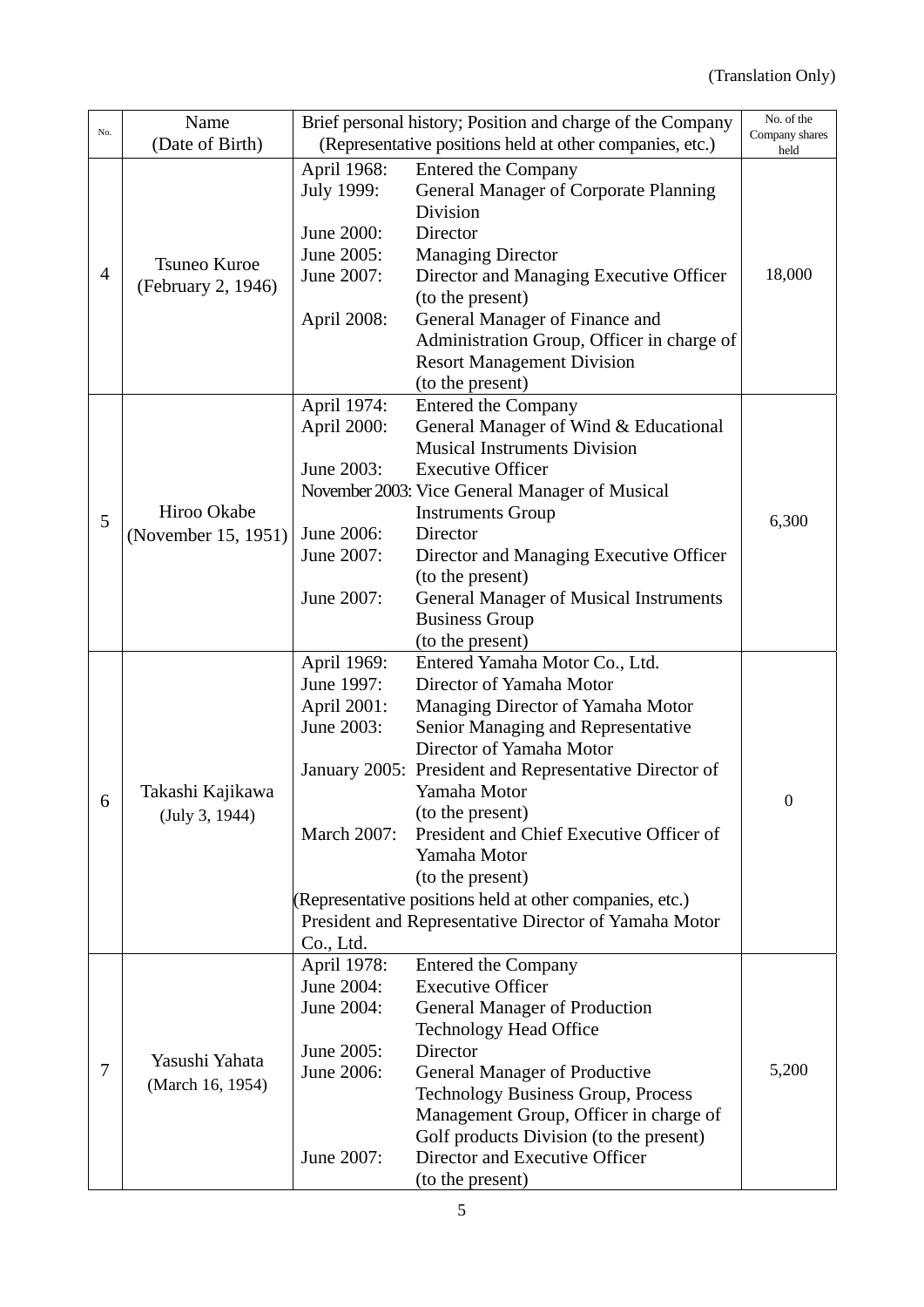| No. | Name                                   | Brief personal history; Position and charge of the Company |                                                      | No. of the             |
|-----|----------------------------------------|------------------------------------------------------------|------------------------------------------------------|------------------------|
|     | (Date of Birth)                        | (Representative positions held at other companies, etc.)   |                                                      | Company shares<br>held |
|     | Motoki Takahashi<br>(December 4, 1951) | April 1974:                                                | Entered the Company                                  |                        |
|     |                                        |                                                            | August 1999: President and Director of Yamaha Europe |                        |
|     |                                        |                                                            | GmbH                                                 |                        |
|     |                                        |                                                            | February 2001: Executive Officer of the Company      |                        |
|     |                                        | May 2006:                                                  | General Manager of Corporate Planning                |                        |
|     |                                        |                                                            | <b>Division</b>                                      |                        |
| 8   |                                        | June 2007:                                                 | Director and Executive Officer of the                | 3,500                  |
|     |                                        |                                                            | Company                                              |                        |
|     |                                        |                                                            | (to the present)                                     |                        |
|     |                                        | June 2007:                                                 | Deputy Group Manager of Finance and                  |                        |
|     |                                        |                                                            | Administrative Group, General Manager of             |                        |
|     |                                        |                                                            | Corporate Planning Division                          |                        |
|     |                                        |                                                            | (to the present)                                     |                        |
|     |                                        | April 1975:                                                | <b>Entered the Company</b>                           |                        |
|     |                                        | <b>March 2002:</b>                                         | General Manager of Purchasing &                      |                        |
| 9   |                                        |                                                            | <b>Logistics Division</b>                            |                        |
|     | Tsutomu Sasaki                         | June 2005:                                                 | <b>Executive Officer</b>                             | 1,000                  |
|     | (December 17, 1952)                    |                                                            | (to the present)                                     |                        |
|     |                                        | April 2008:                                                | <b>General Manager of General</b>                    |                        |
|     |                                        |                                                            | <b>Administration Division</b>                       |                        |
|     |                                        |                                                            | (to the present)                                     |                        |

Notes:

- 1 The nominees for directors who have special interests in the Company are as follows:
	- 1) Shuji Ito

Shuji Ito doubles as President of Yamaha Music Foundation, an entity to which we pay lecture fees for instructors of musical classrooms. In addition, our wholly owned subsidiaries compete with the Foundation in the musical classroom business.

2) Tsuneo Kuroe

Tsuneo Kuroe doubles as President of Yamaha Employees' Pension Fund, an entity we must pay pension premiums. He doubles as President of Yamaha Health Insurance Association, an entity we must pay insurance premiums. He also doubles as President of Yamaha Benefit Club, an entity we must pay membership dues.

- 2. Takashi Kajikawa is the nominee for outside director.
- 3. Following are the special notes concerning the nominee for outside director. Takashi Kajikawa
	-
	- 1) We anticipate that he will make use of his long experience as a corporate manager and give advice to the management of the Company. Therefore, we will propose that he be elected as an outside director.
	- 2) He is the president and representative director of Yamaha Motor Co., Ltd., a former affiliate of the Company, where he has been an executive of business operations over the past five years.
	- 3) Yamaha Motor Co., Ltd., where he serves as the president and representative director, was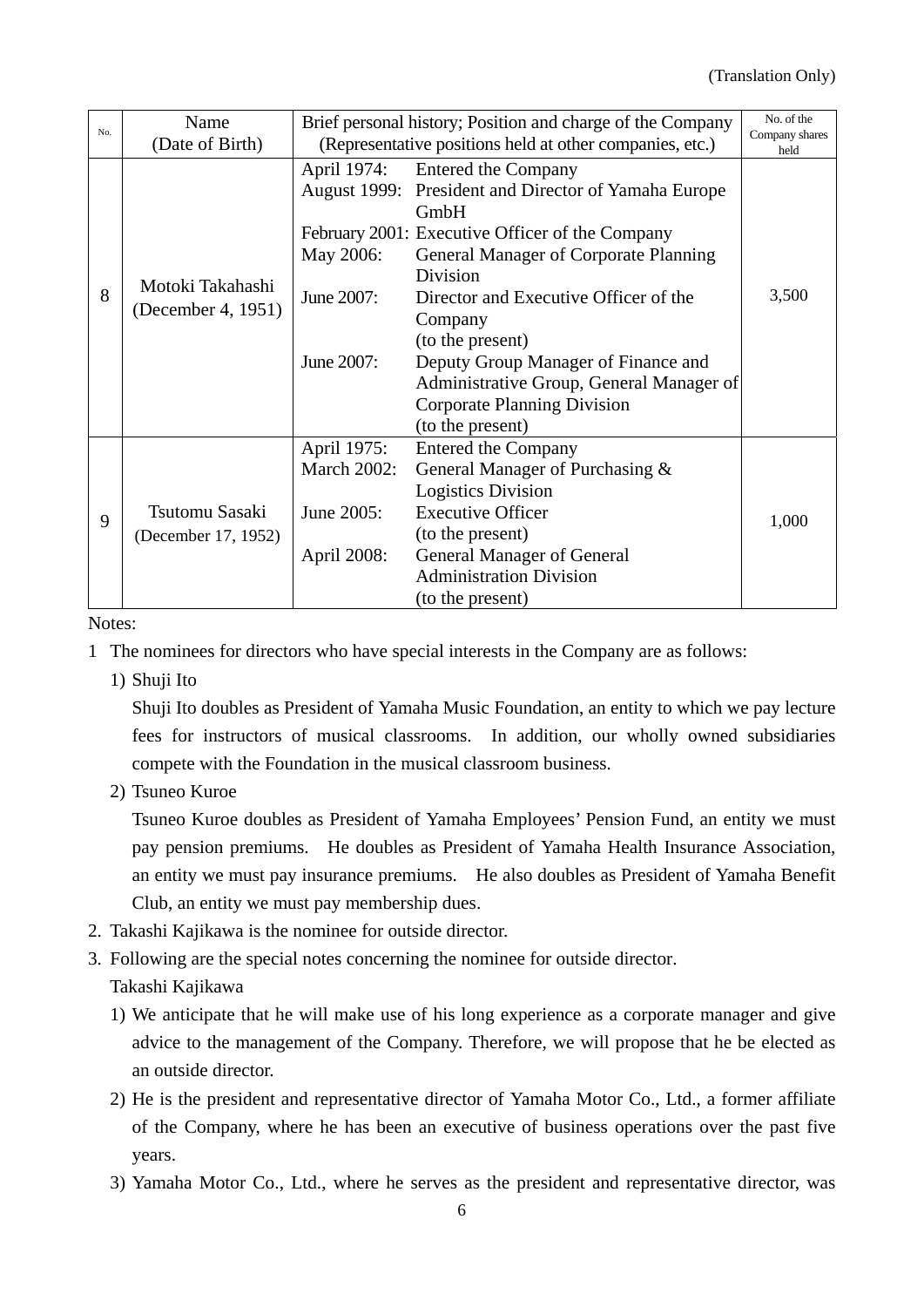subject to a summary indictment for violating the Japanese Foreign Exchange and Foreign Trade Law and received a summary order. Yamaha Motor Co., Ltd. was also subject to an administrative sanction from the Ministry of Economy, Trade and Industry.

4) If he assumes the office of director, the Company will enter into an agreement with him to limit the liability for damage stipulated in Article 423, Paragraph 1 of the Corporate Law. As a result, the maximum amount of liability under the agreement will be the minimum amount stipulated in laws and regulations.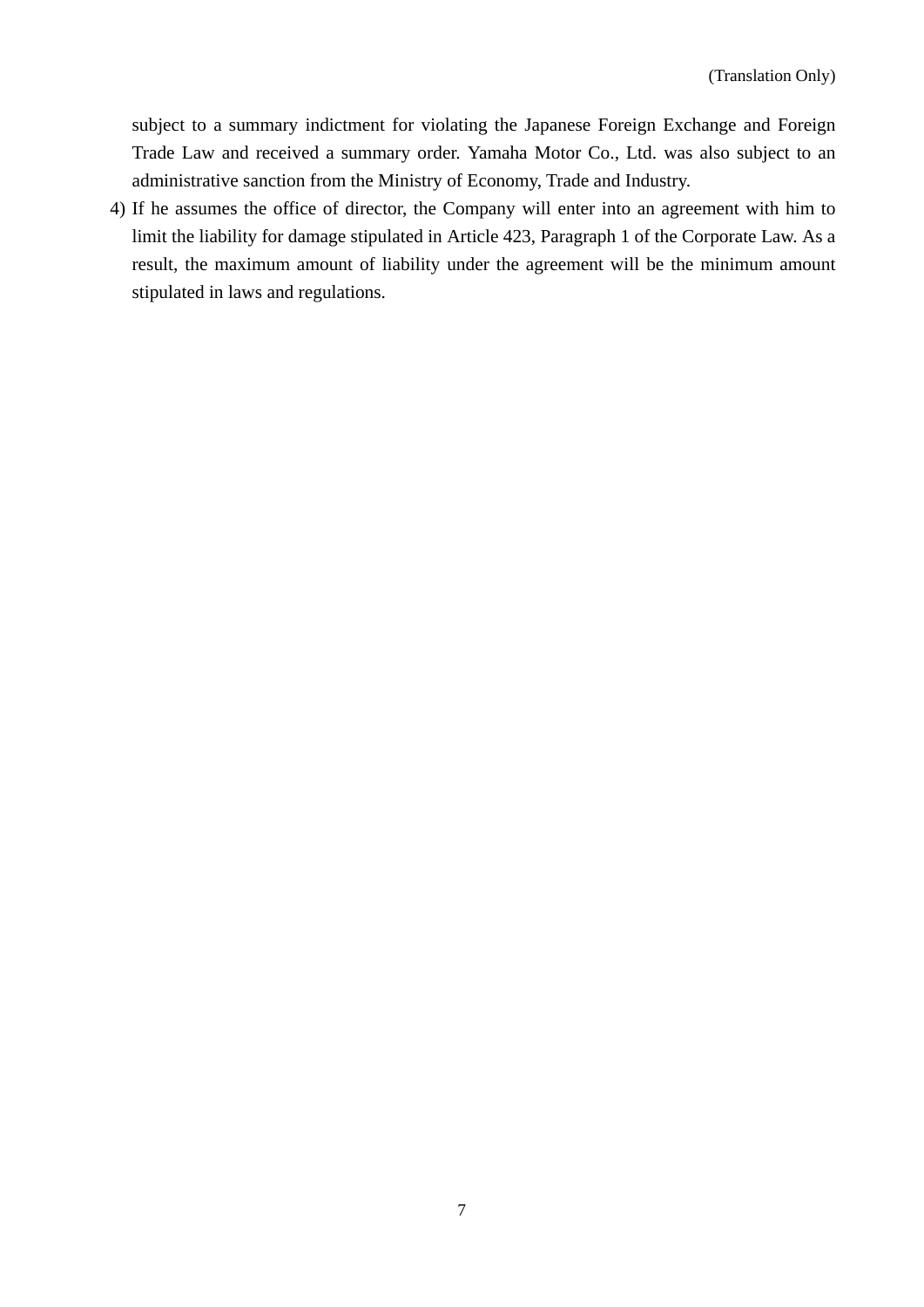# **Proposal 3** – Election of One Corporate Auditor

One corporate auditor, Michio Horikoshi, will complete his term of office at the conclusion of this meeting. Accordingly, we will propose the election of one corporate auditor.

This Proposal was agreed upon in advance by the Board of Corporate Auditors.

| Name                | Brief personal history; Position and charge of the Company |                                             | No. of the             |
|---------------------|------------------------------------------------------------|---------------------------------------------|------------------------|
| (Date of Birth)     | (Representative positions held at other companies, etc.)   |                                             | Company shares<br>held |
|                     | April 1974:                                                | <b>Entered the Company</b>                  |                        |
|                     | June 1994:                                                 | <b>Accounting Manager of Management</b>     |                        |
|                     |                                                            | Administrative Division of Yamaha           |                        |
|                     |                                                            | Livingtec Corporation                       |                        |
| Hisashi Yabe        | June 2000:                                                 | Director of Yamaha Resort Corporation       | 1,400                  |
| (December 13, 1949) | May 2004:                                                  | <b>General Manager of Resort Management</b> |                        |
|                     |                                                            | Group of the Company                        |                        |
|                     | April 2008:                                                | Manager of Resort Management Division       |                        |
|                     |                                                            | of the Company                              |                        |
|                     |                                                            | (to the present)                            |                        |

The table below indicates the nominee for that position.

Note The nominee for corporate auditor has no special interests in the Company.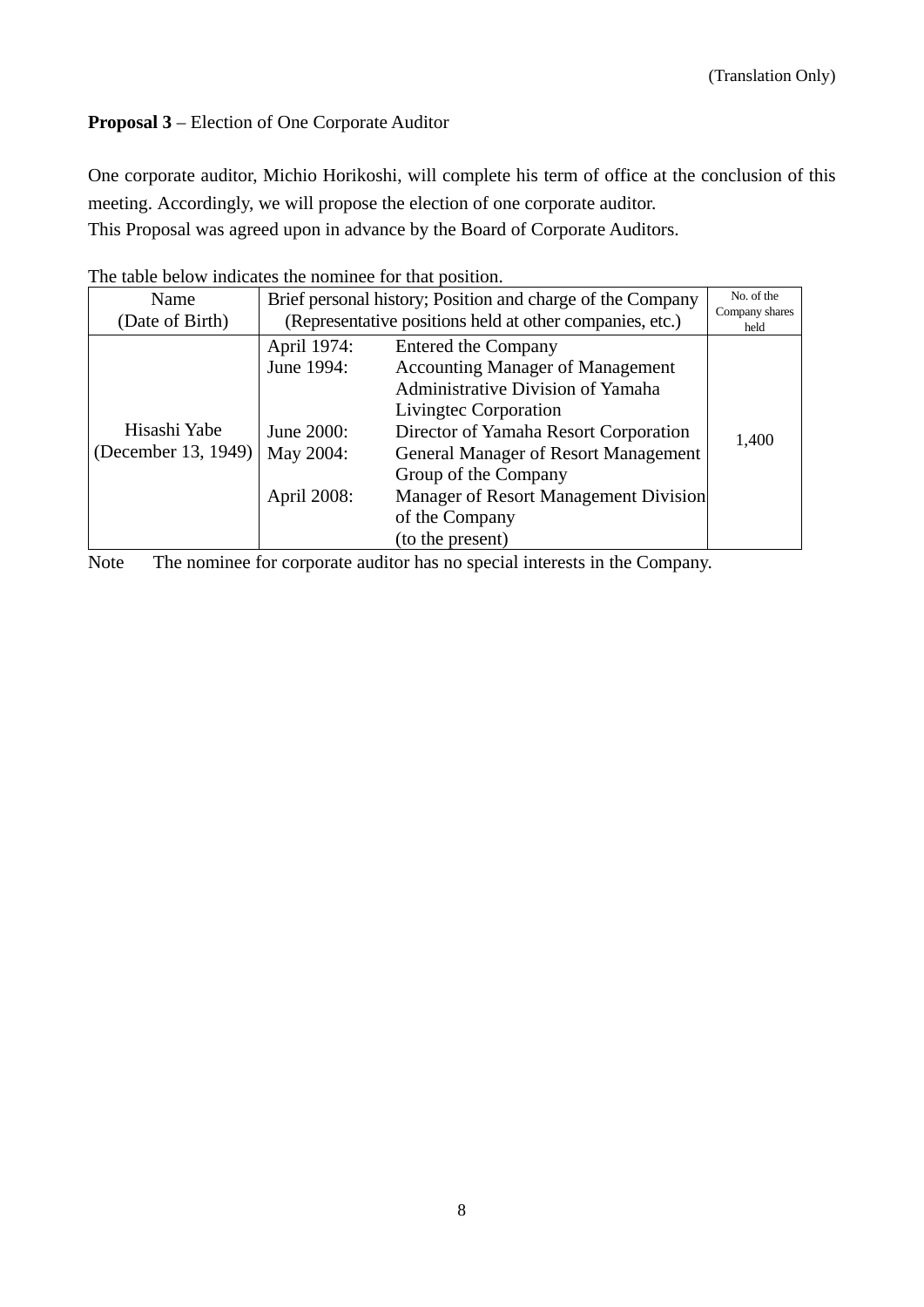# **Proposal 4** – Payment of Bonuses to Directors and Corporate Auditors

In consideration of the operating results of this fiscal year and other factors, we will propose the payment of bonuses of 120 million yen in the aggregate (102 million yen in the aggregate to directors (including 1.2 million yen to one outside director) and 18 million yen in the aggregate to corporate auditors (including 2.4 million yen to two outside corporate auditors)) to eight directors and four corporate auditors in office at the end of this fiscal year, comprehensively.